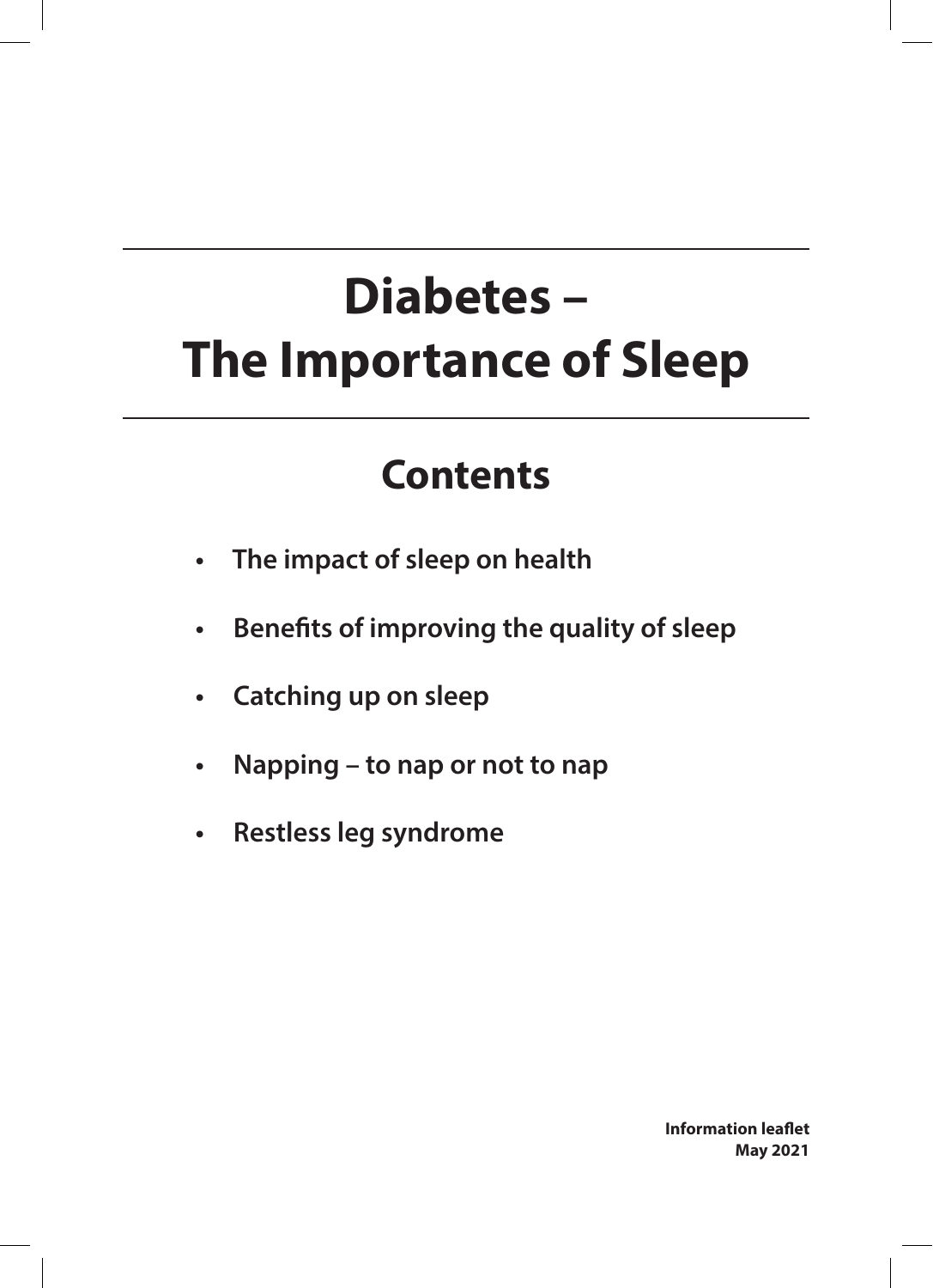**www.iddtinternational.org**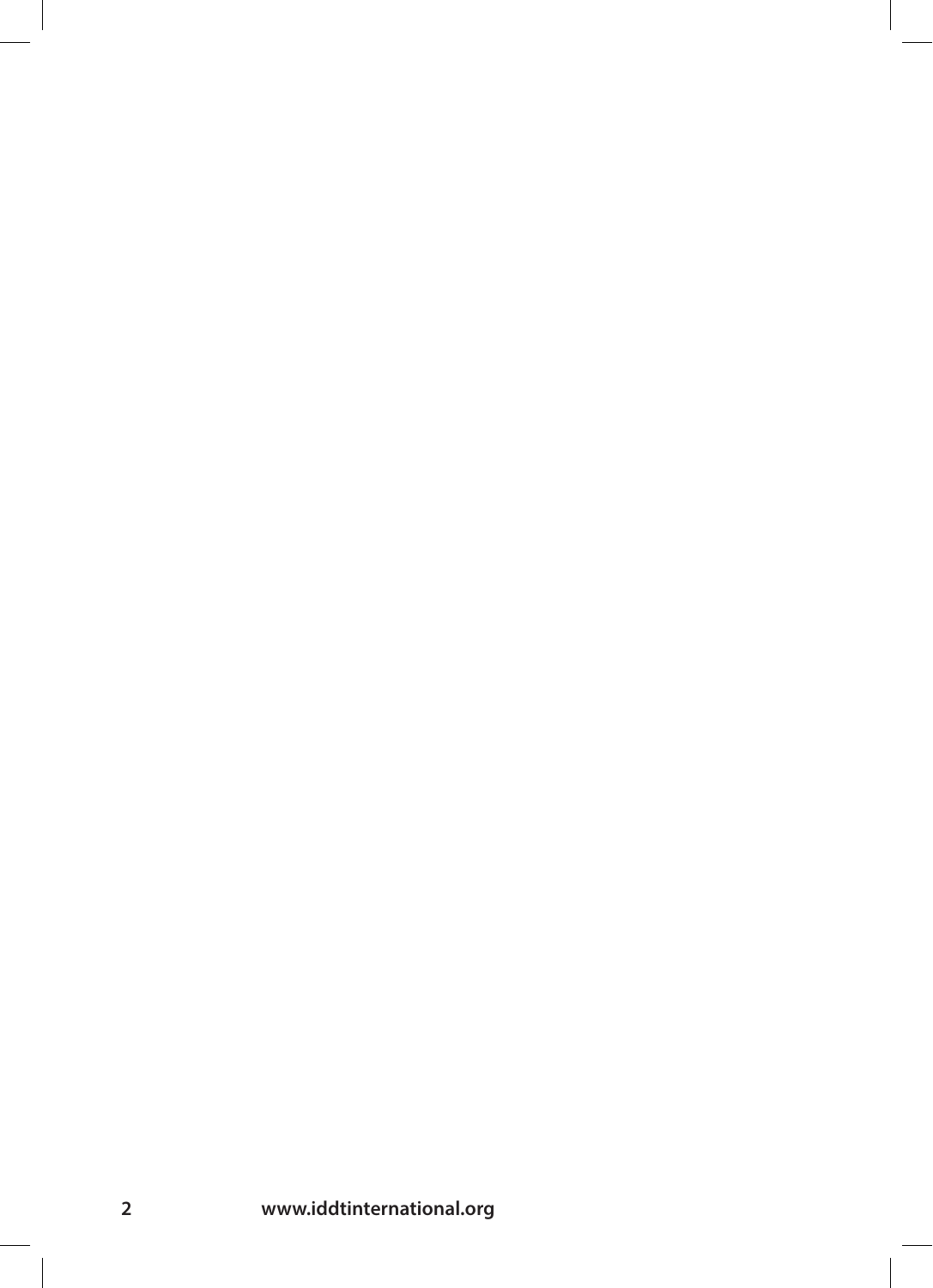INDEPENDENT DIABETES TRUST



## **Introduction**

We've all seen the adverts on TV – a couple of young, attractive (but not too attractive), thirty-somethings wake happily in a room lit with golden sunlight. They skip into the kitchen to enjoy a healthy, high-fibre breakfast, then go jogging before heading off to work, safe in the knowledge that life could not get much better. The reason for this? The super-dooper mattress with its myriad of somnia-inducing layers they are trying out for 100 nights.

I'm not sure about you but that's not me and no mattress, however super dooper, is going to change that. On a more serious note though, the quality of sleep we get can have a direct impact on our health. Similarly, there are some things we can do to improve our sleep quality without having to move houses to ensure that we wake bathed in golden light (no matter how much of a feng shui advocate you are).

## **The impact of sleep on health**

Most of us have the odd restless night and although it may leave us feeling tired and irritable the next day, it does not have the negative impact that long-term disturbed or poor quality sleep has on our health. The majority of us need between 7 and 9 hours sleep per night and getting more or less than these amounts can be the cause of a range of health problems. Some of these are more serious than others but there are things we can do to mitigate these problems and improve our "sleep health". Such problems can include:

#### **Sleep apnoea**

Sleep apnoea, a sleep disorder, is common among people with Type 2 diabetes. According to the American Academy of Sleep Medicine, 7 in 10 people with Type 2 diabetes also have obstructive sleep apnoea. When you're overweight and have excess fat in your neck, it can cause sleep apnoea, a condition in which breathing starts and stops while you're asleep. This abnormal breathing during sleep affects the body's oxygen supply and leads to lower-quality sleep.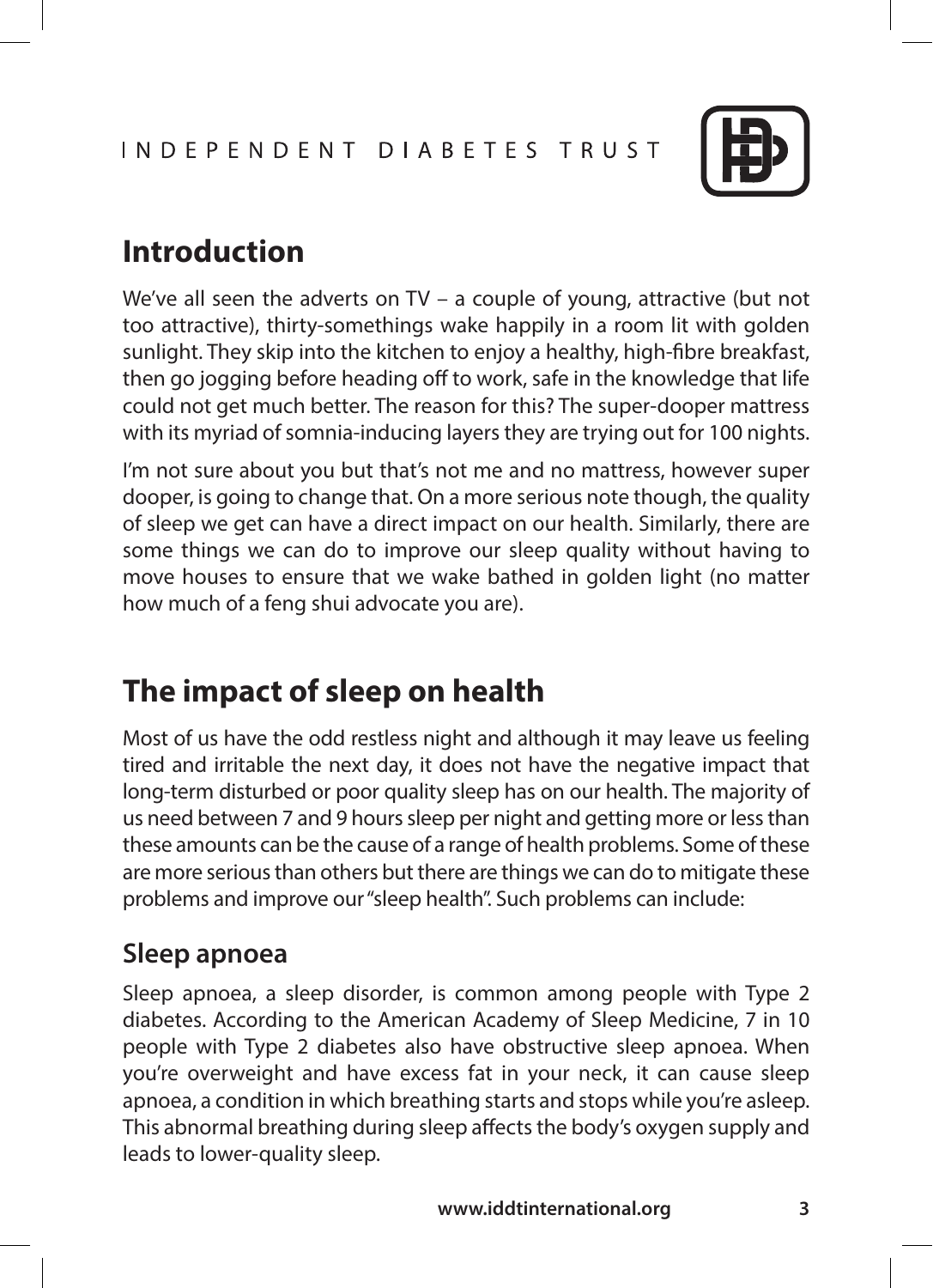Symptoms of sleep apnoea include:

- loud snoring,
- excessive sleepiness during the day,
- irritability,
- morning headaches.

If you or your partner suspects you have sleep apnoea, ask your doctor about a sleep test. If left untreated it also increases the chances of cardiovascular disease, stroke, diabetic macular oedema, poor wound healing, depression and even early death.

#### **Heart disease and Type 2 diabetes**

Long-standing sleep deprivation seems to be associated with increased heart rate, an increase in blood pressure and higher levels of certain chemicals linked with inflammation, which may put extra strain on your heart. Over time, poor sleep can also lead to unhealthy habits that can hurt your heart, including higher stress levels, less motivation to be physically active and unhealthy food choices.

### **Obesity**

Obesity is another condition related to sleep deprivation. The relationship between sleep deprivation is 2-way, sleep deprivation increases the likelihood of obesity and vice versa. Indeed, many of the health conditions associated with sleep deprivation are linked.

If you're overweight, work with your doctor to set goals for weight loss and management. Losing 10 percent of your body weight can lead to better blood sugar control, and decrease the risk of depression and sleep apnoea.

#### **Stress, anxiety and depression**

Increased sleep deprivation increases the likelihood of a person experiencing one or more of these conditions, whether it be through the reduced inability to cope with the day-to-day management of diabetes or some other aspect of a person's life.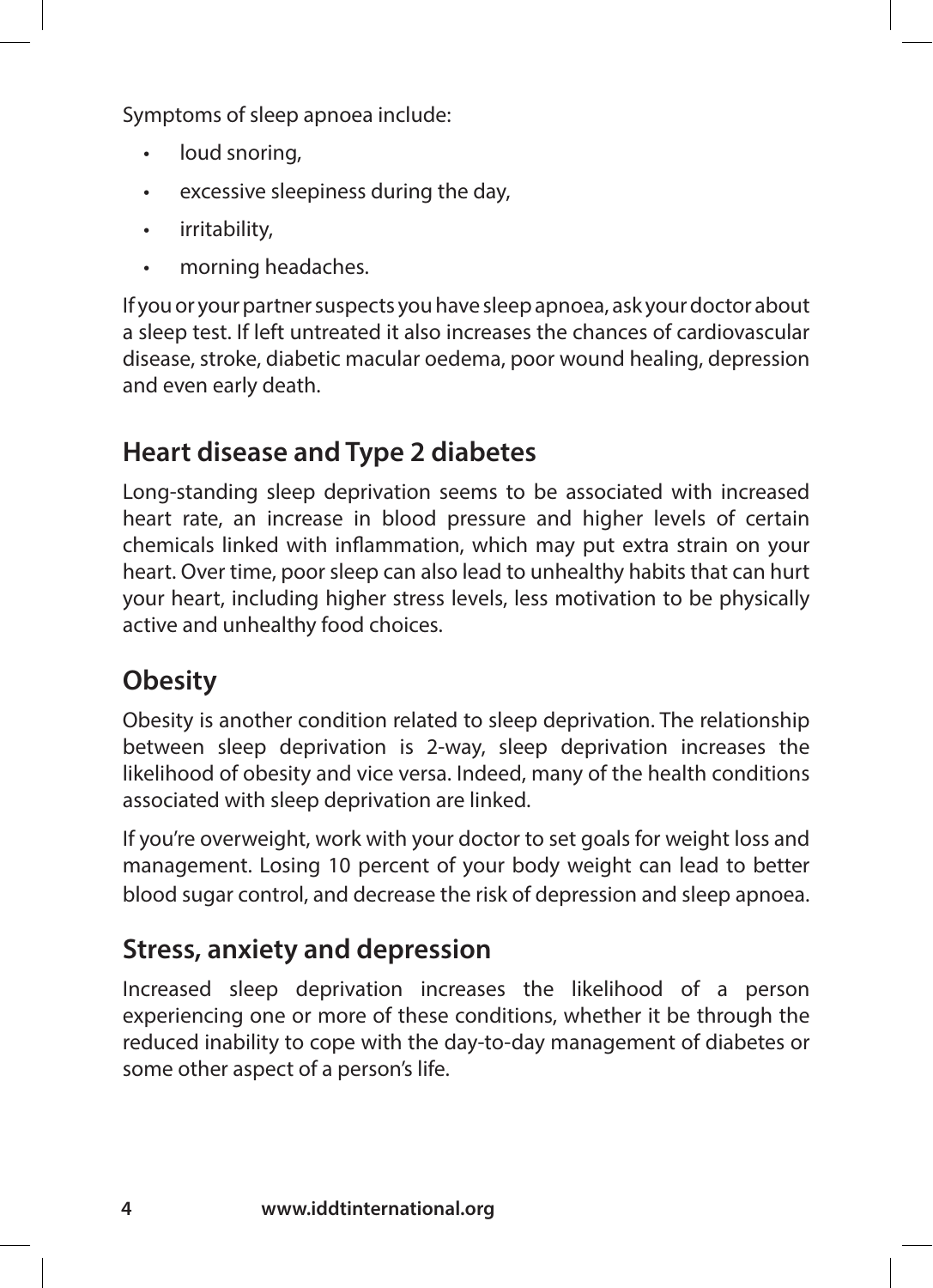## **Benefits of improving the quality of sleep**

There are many different ways of dealing with sleep deprivation and reaping the benefits of doing so. The effectiveness and benefits of each can depend on the causes of the sleep deprivation. Here are a few:

- **• Sleep apnoea can be treated with breathing devices**, such as a positive airway pressure (PAP) machine, and lifestyle changes, including losing weight. Treating sleep apnoea reduces the chances of cardiovascular disease, stroke, diabetic macular oedema, poor wound healing, depression and even early death.
- **• Prioritise blood sugar management.** When your blood sugar is too high or too low, it can wake you up at night. Managing your blood sugar effectively may help improve your nightly rest. It has been recommended that focusing on lower glycaemic foods can avoid these fluctuations.
- **Sleep boosts immunity.** If you seem to catch every cold and flu that's going around, your bedtime could be to blame. Prolonged lack of sleep can disrupt your immune system, so you're less able to fend off bugs.
- **Sleep can slim you.** Sleeping less may mean you put on weight! Studies have shown that people who sleep less than 7 hours a day tend to gain more weight and have a higher risk of becoming obese than those who get 7 hours of slumber. This is because sleep-deprived people have reduced levels of leptin (the chemical that makes you feel full) and increased levels of ghrelin (the hunger-stimulating hormone).
- **• Sleep boosts mental wellbeing.** Chronic sleep debt may lead to long-term mood disorders like depression and anxiety. Research has shown that people with mood disorders tend to sleep less than six hours a night.
- **• Sleep increases sex drive.** Men and women who don't get enough quality sleep have lower libidos and less of an interest in sex, research suggests. Men who suffer from sleep apnoea also tend to have lower testosterone levels, which can lower libido.
- **• Sleep wards off heart disease.** Sleep can help to prevent heart disease that is caused by unhealthy habits that can hurt your heart, including higher stress levels, less motivation to be physically active, and unhealthy food choices.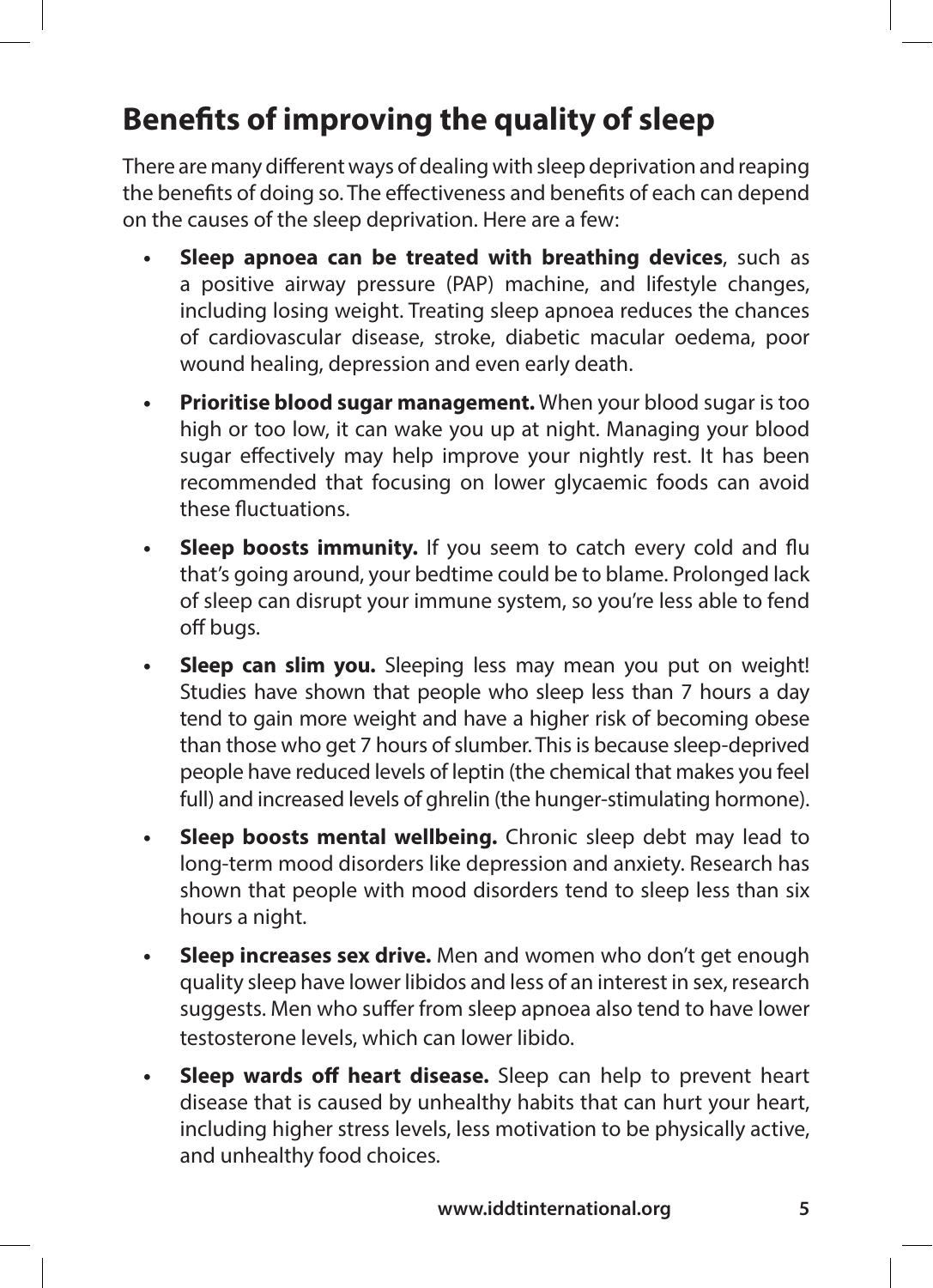- **• Keep a regular bedtime.** Some of the tips for quality sleep with Type 2 diabetes are the same as those for the general population. Having a regular routine for the time you go to bed and the time you wake up, on both weekdays and weekends, helps your body's internal clock (circadian rhythm) work best.
- **Turn off electronic devices.** Exposure to bright light, even from a smartphone, not only disrupts sleep but can also alter your metabolism and mess with your weight. Studies have shown that blue light from a phone, TV or computer results in an increased resistance to insulin and increases the risk of weight gain or obesity. Try turning off the light at least half an hour before bed, keep the bedroom dark and you should sleep better.
- **• Don't drink alcohol before bed.** Alcohol affects blood sugar levels. Alcohol impairs the release of glucose into the bloodstream and it takes about two hours for your body to completely metabolise any alcohol you've consumed and can disturb sleep. It may also prevent you from having to get up to go to the bathroom in the night.
- **Exercise during the day.** You will sleep better at night if you get in some physical activity during the day, with as little as 10 minutes of aerobic exercise showing benefits. This is because exercise increases your internal body temperature and then, later in the day, when it drops back down to normal, it triggers a feeling of drowsiness and helps you drift off to sleep. Plus, regular exercise can improve mood, which helps to lower stress and leads to better sleep.
- **• Sleep increases fertility.** Difficulty conceiving a baby has been claimed as one of the effects of sleep deprivation, in both men and women. Apparently, regular sleep disruptions can cause trouble conceiving by reducing the secretion of reproductive hormones.
- **• Learn to de-stress.** Everyone deals with some stress, but people with Type 2 diabetes are often under even more pressure due to managing a chronic condition on top of everyday stresses. When that stress becomes too much, it can affect your sleep. Stress causes the body's nervous system to go into fight or flight mode as a response to a stressful or dangerous situation. With chronic stress, this aggravation to the nervous system doesn't go away and the increased adrenaline and cortisol produced can lead to tossing and turning, as well as a feeling of restlessness. Research has shown that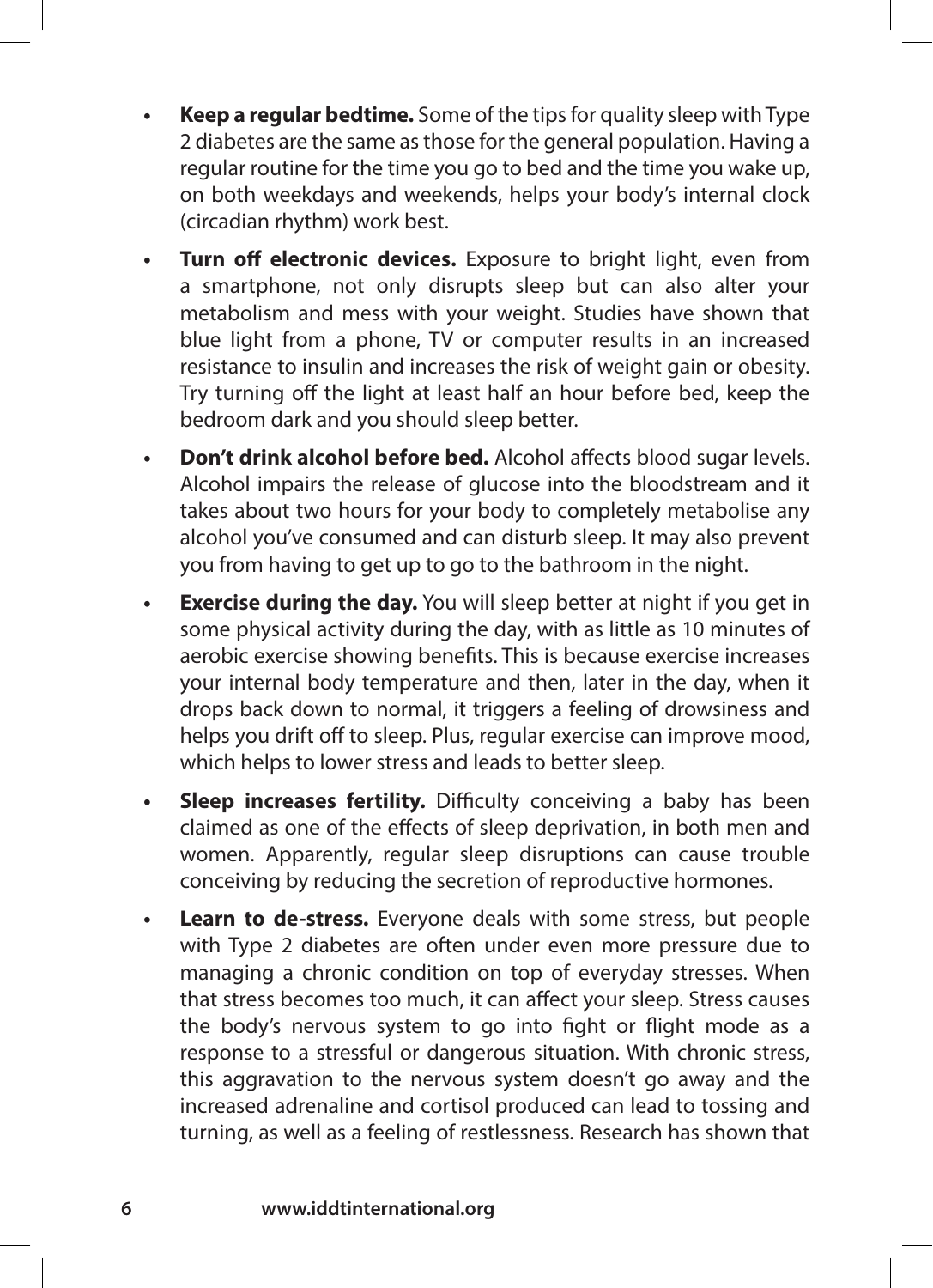mindfulness techniques, such as deep breathing, visualisation, and meditation can encourage better sleep. You could try reading or taking a warm bath.

- **• Avoid caffeinated beverages at night.** Black tea, coffee, caffeinated fizzy drinks and even chocolate can interfere with your ability to fall asleep. For a better night's sleep, limit the amount of caffeine you consume throughout the day with a goal of eliminating it several hours before bed.
- **• Limit or avoid daytime napping.** Naps can do wonders to help you get through the day. But if that 20-minute catnap is interfering with nighttime sleep, you might want to give it up for a while.

If adopting these lifestyle changes doesn't improve your sleep, it's important to talk to your doctor. Conditions that affect sleep can be serious and may lead to long-term health issues over time. Your doctor can assess whether you may have a more significant sleep issue, such as diabetic neuropathy or sleep apnoea, and recommend further tests or treatment.

## **Catching up on sleep**

If you don't get enough sleep, there's only one way to compensate – getting more sleep. However, there are ways and means of doing this. It won't happen with a single early night. If you've had months of restricted sleep, you'll have built up a significant sleep debt, so expect recovery to take several weeks.

- Starting on a weekend, try to add on an extra hour or two of sleep a night. The way to do this is to go to bed when you're tired, and allow your body to wake you in the morning (no alarm clocks allowed!).
- Expect to sleep for upwards of 10 hours a night at first. After a while, the amount of time you sleep will gradually decrease to a normal level.
- Don't rely on caffeine or energy drinks as a short-term pick-me-up. They may boost your energy and concentration temporarily, but can disrupt your sleep patterns even further in the long term.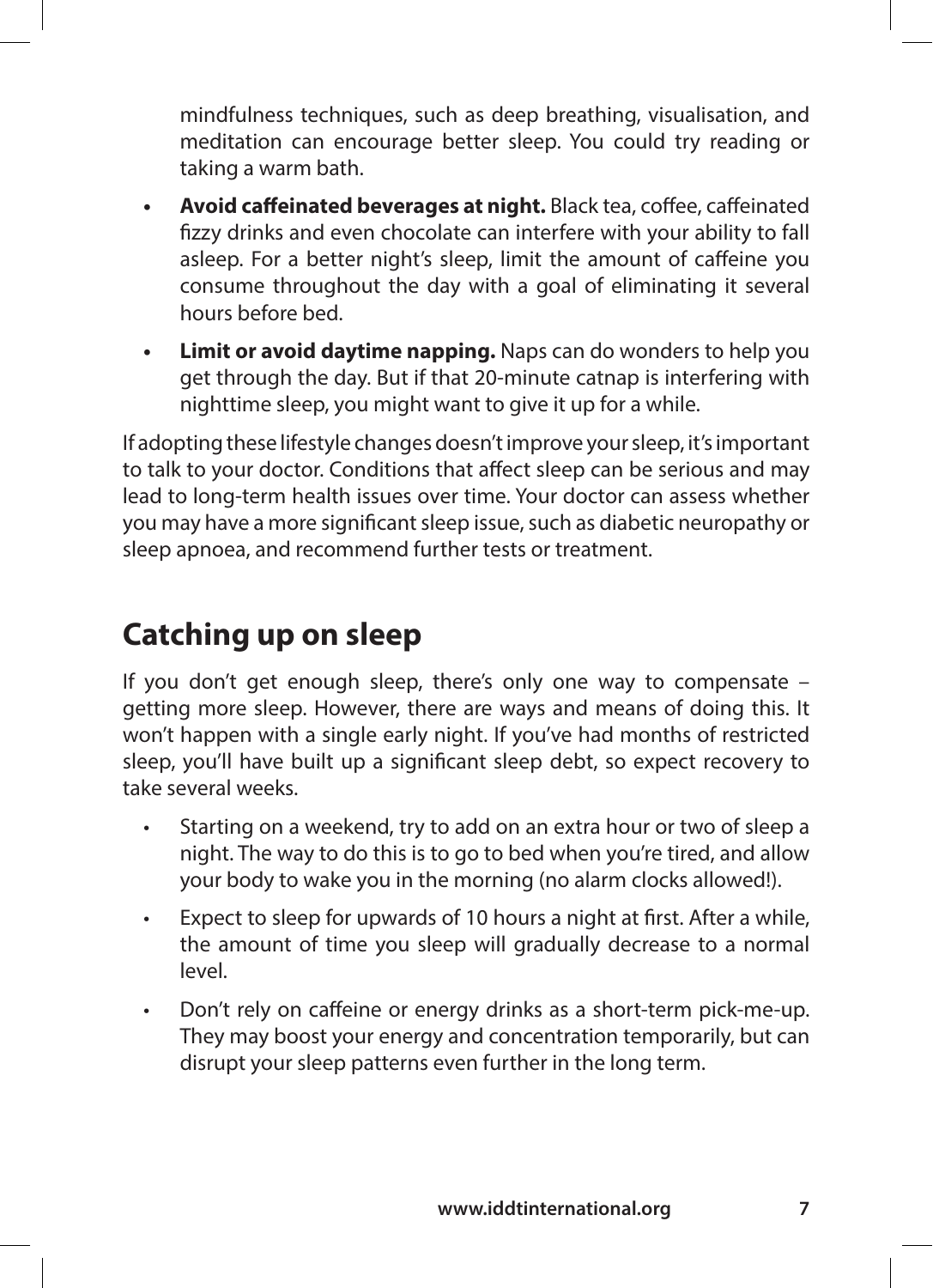## **Napping - to nap or not to nap**

Most adults need at least seven to nine hours of sleep a night. Many people don't allow themselves adequate time for sleep but if you have Type 2 diabetes, it's critical that you do so, just as you do other activities. Expert opinion is that we should, never think sleep isn't as important as watching TV or talking on the phone. Another thing to keep in mind is that it's important not to overdo it with naps. Naps should be kept relatively short, around 20 minutes, and limited to the early afternoon. Napping any later is likely to throw off your ability to get to sleep at night.

#### **Napping in the day may have mixed health benefits in people with Type 2 diabetes, researchers have said.**

A complex relationship exists between sleep and diabetes, so Japanese researchers investigated how midday naps were associated with night-time sleep duration and blood sugar control.

The findings may suggest that people with Type 2 diabetes who slept for short periods of time at night benefitted from napping in the day. Midday naps appeared to compensate for lost sleep at night, and reversed associated negative health effects, such as poorer blood sugar control.

Those who slept for six hours or more were also found to have better sugar control, compared with those who got less than five hours' sleep at night. However, those who slept for long periods at night and also slept in the day were shown to also have poor blood sugar control.

Overall, the data collected, suggested that poor sleep patterns were linked to poor blood sugar control in people with Type 2 diabetes.

The researchers concluded: "Midday naps may be harmful to many health status parameters in long night-time sleepers, but in short night-time sleepers, midday naps may have protective effects in specific circumstances."

The choice is yours but don't go trotting off to get your super-dooper mattress just yet!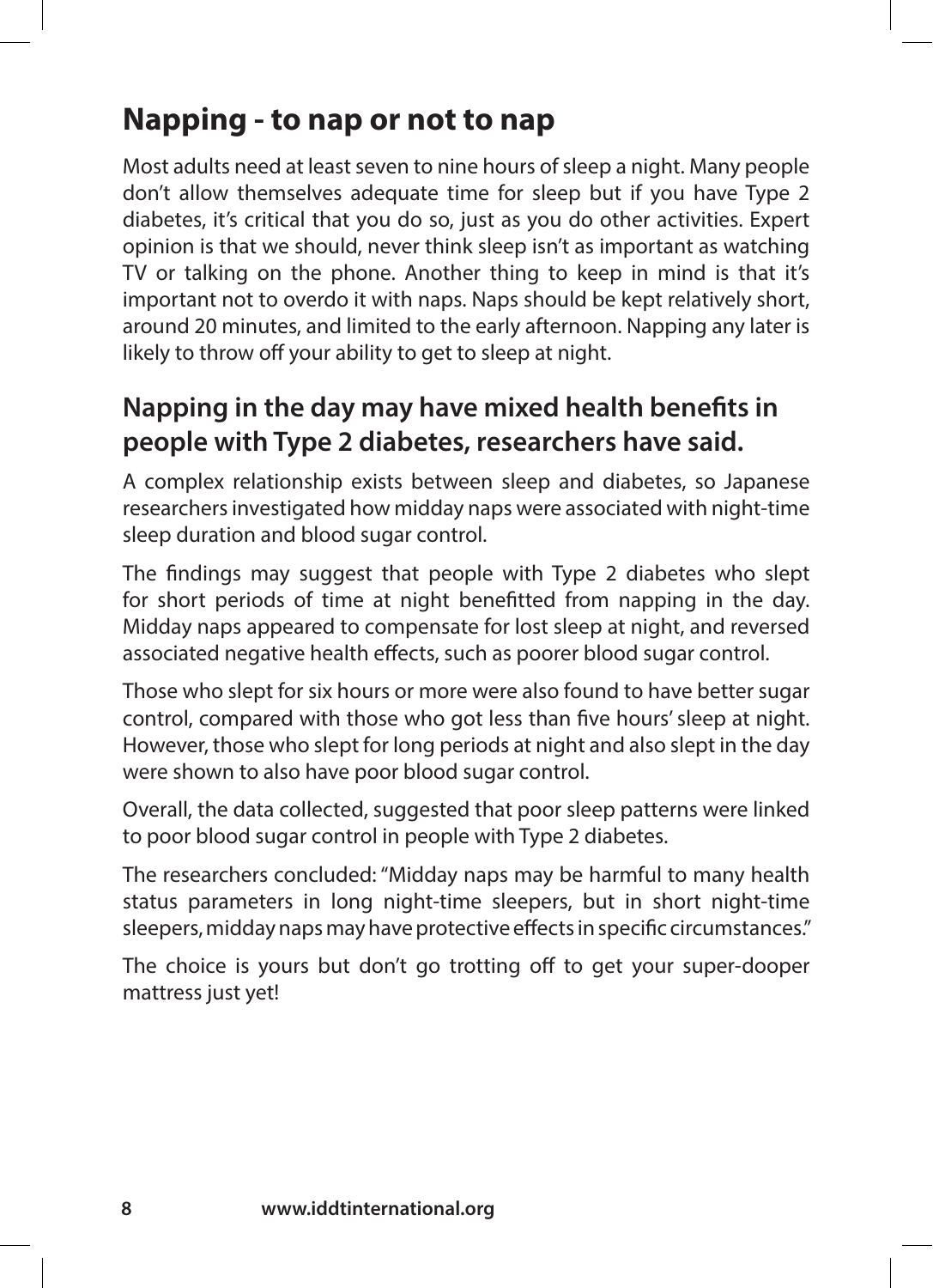## **Restless leg Syndrome**

#### **What is Restless Leg Syndrome?**

Restless Leg Syndrome (RLS) is a common neurological disorder that can affect any one at any time of life. It is also called Willis-Ekbom Disease. Symptoms usually occur around middle age, affecting around 5% of the population but this rises to around 10% by the age of 60. Women tend to develop the condition twice as frequently as men. Because it can significantly disturb sleep, it is also classified as a sleep disorder.

#### **Symptoms, Types & Causes of RLS**

The symptoms of RLS are characterised by unpleasant, uncomfortable feelings in the legs which causes the person to wish to move the legs to minimise the sensation. Such sensations may include a burning feeling or an experience as though insects were crawling on or in the legs. Others describe it as a feeling of "an itch you can't scratch" or like there's fizzy water inside the legs.

People with RLS can experience varying degrees of pain. The condition can cause considerable discomfort during waking hours, particularly when the sufferer is in a relaxed state but can be made worse if in a confined space such as in a cinema seat, a car or on an airplane. However, RLS is usually most acutely experienced in the evening or at night when people are trying to sleep. As they relax, the symptoms appear and the person has no choice but to get out of bed to stretch - this can happen many times in one night, only offering some brief respite, as symptoms tend to return quickly.

RLS can lead to long sleepless nights and daytime fatigue and invariably impacts on the quality of life of the sufferer, including their employment, and those close to them.

Some people have the symptoms of restless legs syndrome occasionally, while others have them every day. The symptoms can vary from mild to severe. In severe cases, restless legs syndrome can be very distressing and disrupt a person's daily activities. For this reason, RLS can be referred to as a spectrum disorder.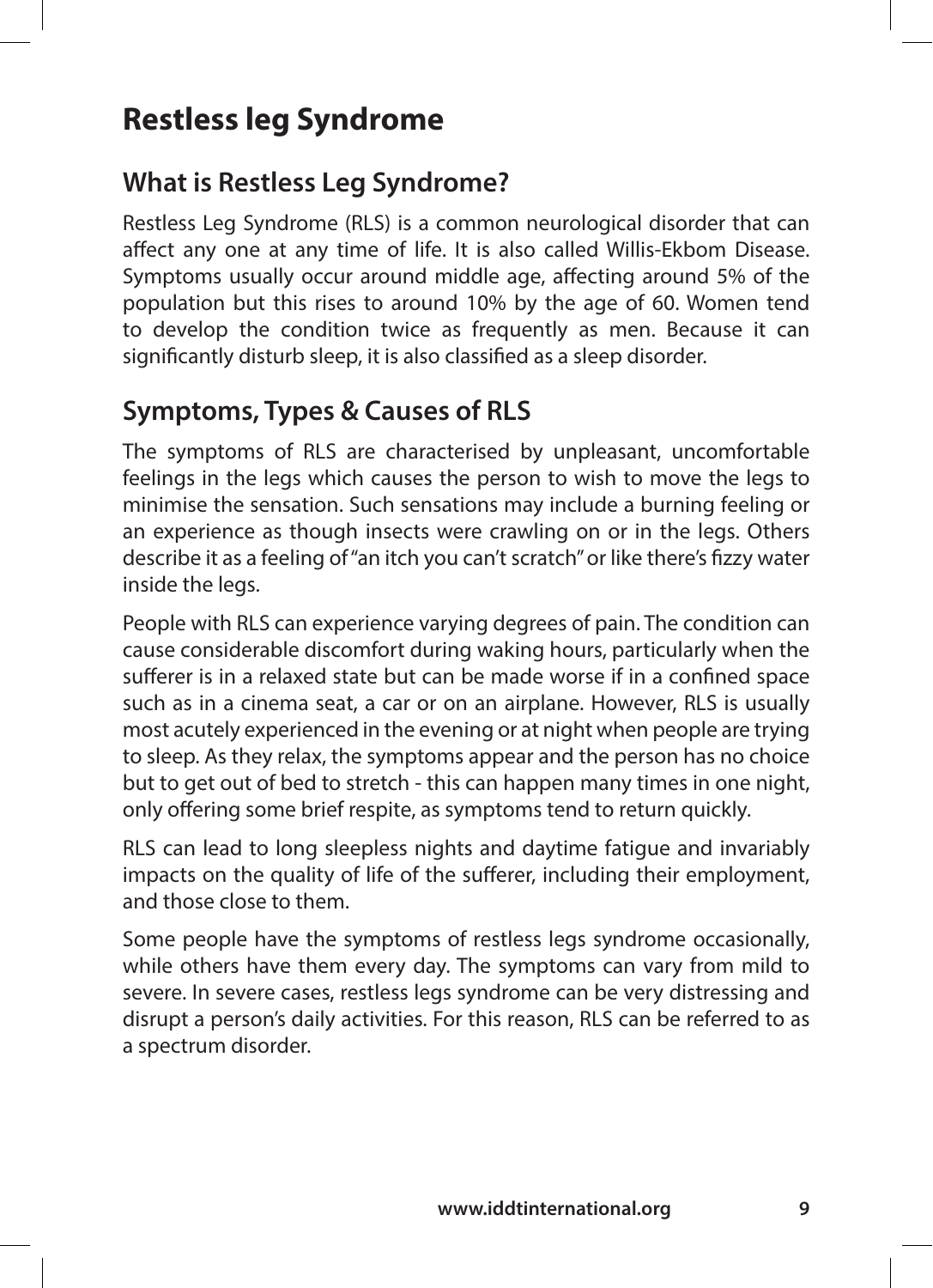### **There are two recognised types of RLS:**

#### **1. Primary RLS.**

This is also known as idiopathic restless legs syndrome, and it can run in families. Some neurologists believe the symptoms of RLS may have something to do with how the body handles a chemical called dopamine. Dopamine is involved in controlling muscle movement and may be responsible for the involuntary leg movements associated with restless legs syndrome. Others believe it to be related to poor circulation.

#### **2. Secondary RLS.**

This often has a sudden onset and is usually associated with another medical condition (eg iron deficiency, diabetes, nerve problems or kidney failure) or the use of certain drugs. Some medications, such as the antihistamines and allergy remedies, make the symptoms worse for some people (so while Benadryl tends to make most people sleepy, for example, it may actually intensify the symptoms in a person with RLS, making it harder for them to sleep.)

### **Causes of RLS**

In the majority of cases, there's no obvious cause of restless legs syndrome but there are some factors that you and/or your doctor should look into. These could be:

- Daily habits, such as caffeine or alcohol consumption.
- Pre-existing health conditions such as anaemia, Parkinson's disease or diabetic retinopathy.
- Prescribed medication can trigger or worsen RLS.

Make sure your doctor knows about all the drugs you're taking, both prescription and over the counter, as well as your health history. Talk to your doctor about whether they could be making your RLS worse,

#### **RLS and diabetes**

RLS is far more common in people with Type 2 diabetes than the general population, where uncontrolled high blood sugars in people with diabetes can cause nerve damage, and may lead to diabetic peripheral neuropathy. Damage to the nerves of the feet and lower leg from peripheral neuropathy is a contributor to restless leg syndrome.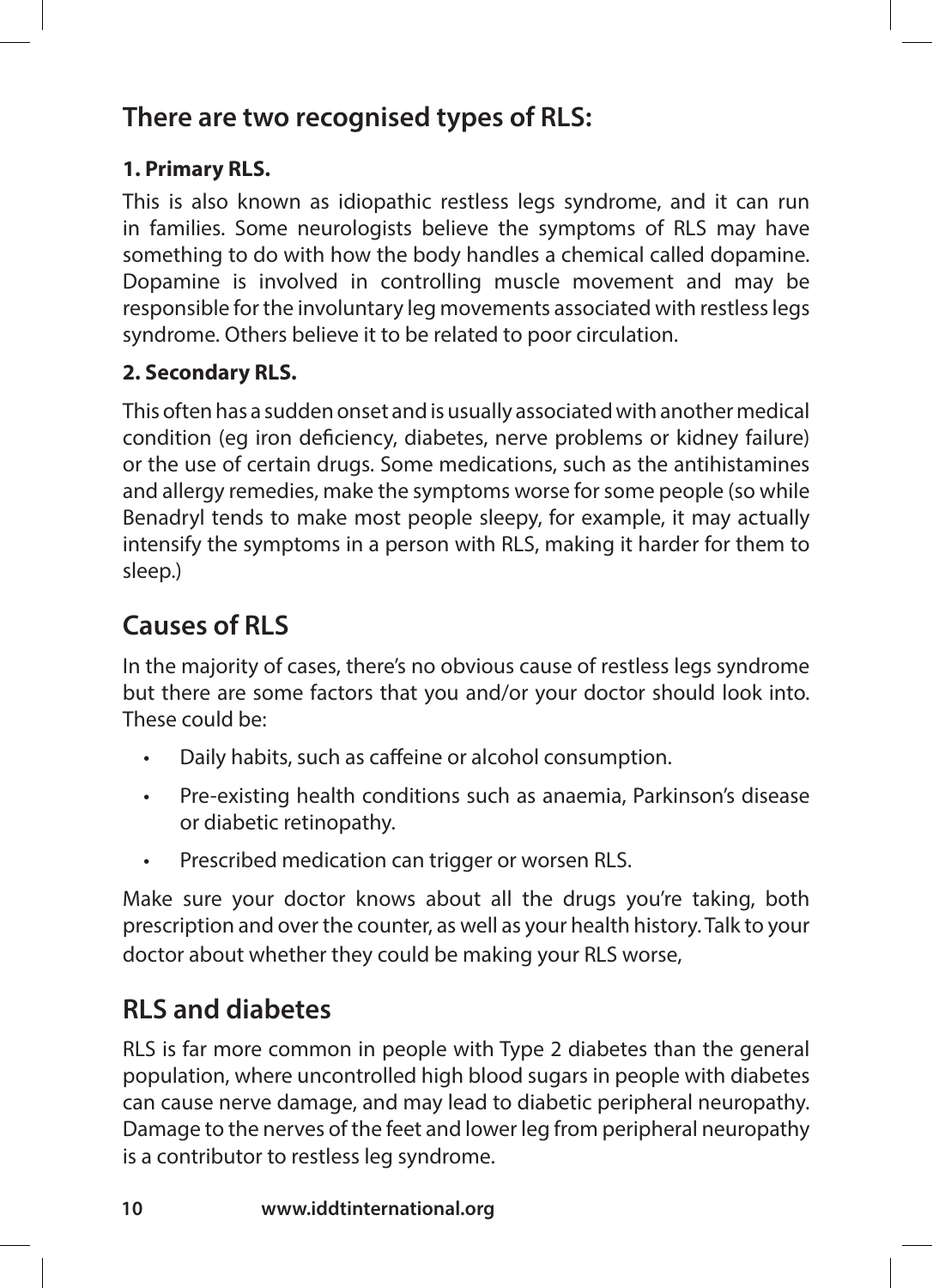Previous studies have shown that restless leg syndrome is common in people with Type 2 diabetes, who can also suffer poor quality sleep believed to be associated with impaired glucose metabolism.

### **Treatment of RLS**

RLS is often unrecognised or misdiagnosed but there is a growing awareness of the condition amongst medical practitioners. In many people, the condition is not diagnosed until 10-20 years after symptoms begin. However, once correctly diagnosed, RLS can often be treated successfully.

Your first step in addressing RLS should be to figure out if something is causing it. While RLS can be related to things that are largely out of your control, such as genetics or pregnancy, other possible factors can be addressed.

Treatments for RLS can roughly be divided into two groups:

#### **Pharmacological interventions**

- Medication is a key treatment for moderate to severe RLS. Dopaminergic drugs are typically the first medications prescribed. They're effective in relieving RLS symptoms, but they can cause side effects and other problems.
- Supplementation with iron or vitamins D, C, or E can help certain people with RLS. Your doctor can tell you if trying supplements would be a good idea for you.

Several classifications of drugs have been found to help with RLS. These include:

- Dopaminergic drugs including pramipexole, ropinirole, rotigotine,
- Gabapentin is an antiseizure medication. It's not entirely understood how gabapentin works to relieve RLS symptoms, but studies show it to be effective.
- Benzodiazepines are drugs used to treat anxiety and sleep problems. Clonazepam and other types of these drugs are often prescribed for people with RLS in combination with other drugs. While these drugs may not relieve RLS symptoms themselves, their benefit of improved sleep can be very helpful for people with RLS.
- Opioids are typically used to treat pain. In some cases, usually when other medications aren't helpful or cause augmentation, opioids can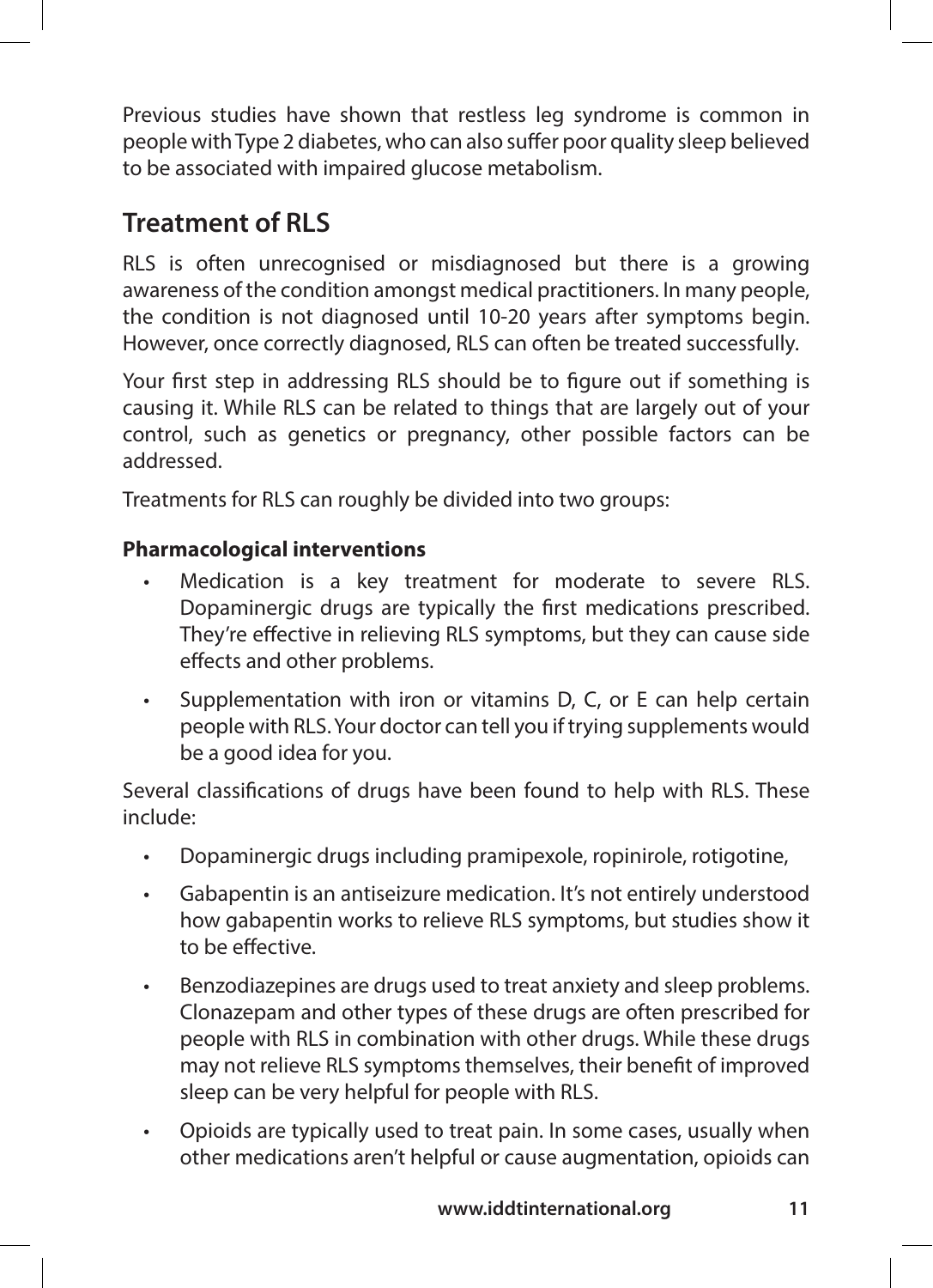be used carefully in low doses to help treat RLS. As with all opioids, use of these drugs should be carefully overseen by a doctor, due to their risk of misuse and dependence.

Note: for people with certain circulatory issues, surgery could be the most effective treatment for their RLS. However, more research is needed on this surgery as a treatment for RLS.

#### **Non-pharmacological interventions and lifestyle changes**

Mild cases of restless legs syndrome that are not linked to an underlying health condition may not require any treatment, other than making a few lifestyle changes. These include the following.

- Adopting good sleep habits (for example, following a regular bedtime ritual, sleeping regular hours, and avoiding alcohol and caffeine late at night).
- Quitting smoking if you smoke.
- Exercising regularly during the daytime. Given its benefits for reducing RLS symptoms and improving sleep, regular exercise is a good habit to develop for people with RLS.
- Trying yoga and stretching. Although it's not clear why, yoga and other stretching exercises could help relieve RLS symptoms.
- Massaging your leg muscles could help ease your RLS symptoms. This could be because of production of dopamine it stimulates or the aid it gives to relaxation. Whatever the reason, leg massage is an easy and relaxing treatment that could help ease your RLS symptoms.
- A foot wrap has been shown to help relieve RLS symptoms. Called restiffic, the foot wrap puts pressure on certain points on the bottom of your foot. The pressure sends messages to your brain, which responds by telling the muscles affected by RLS to relax. This helps relieve your RLS symptoms.
- Pneumatic compression. If you've ever stayed overnight in hospital, you may have had pneumatic compression. This treatment uses a "sleeve" that goes over your leg and inflates and deflates, gently squeezing and releasing your limb and is typically used to improve circulation and prevent blood clots. It has also been shown to relieve RLS symptoms. However, research is conflicted.
- Hot and cold treatments. Some people's RLS symptoms are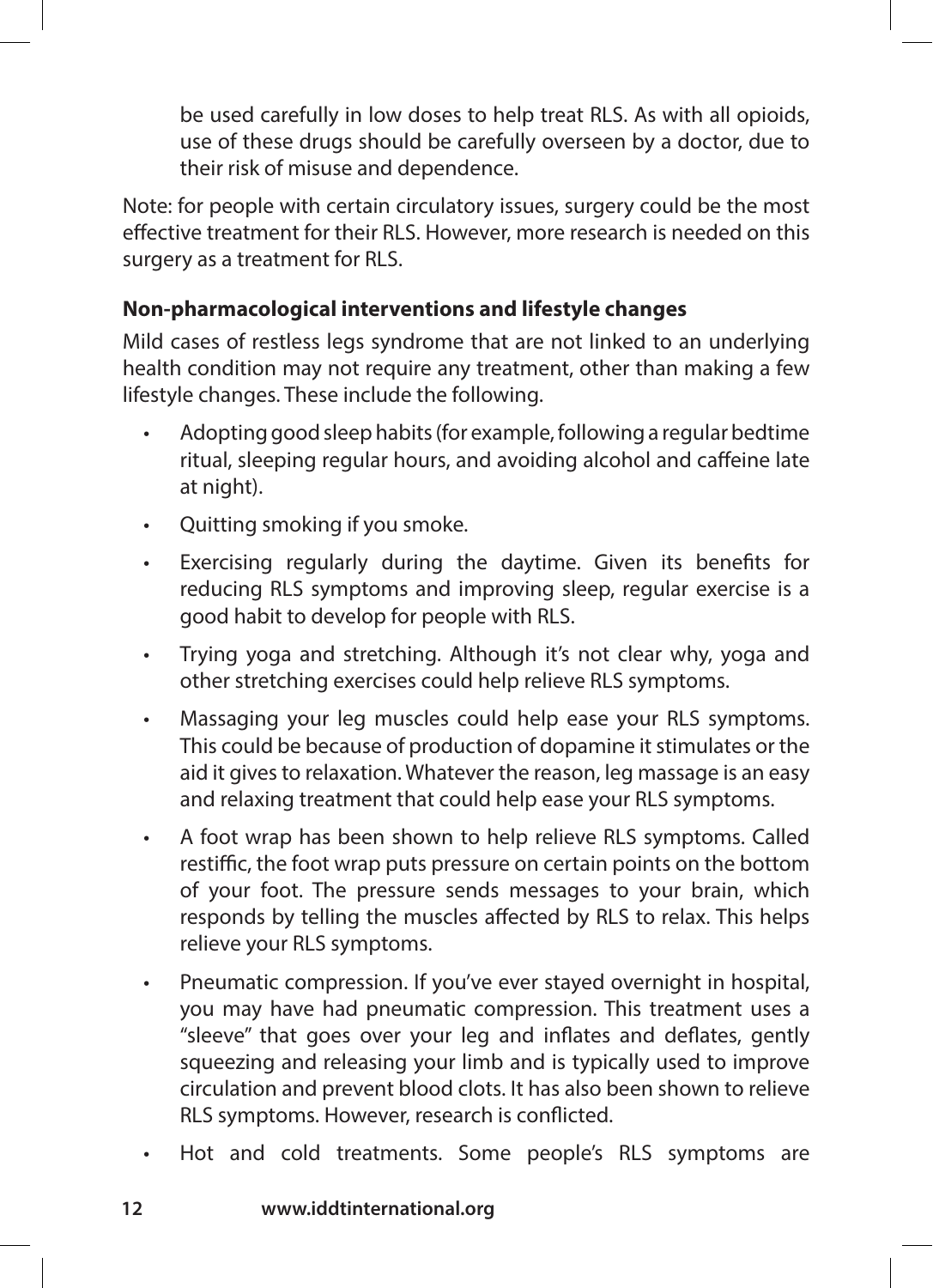aggravated by cold, while others have problems with heat. This could explain the benefits of these hot or cold treatments. However, people with diabetes and loss of sensation need to be particularly careful when trying these treatments.

- TENS machines. With transcutaneous electrical nerve stimulation (TENS), a device sends small electrical currents to parts of your body to help relieve pain. There's not a lot of research on the use of TENS to treat RLS, but it could work.
- Acupuncture. Acupuncture can be helpful in the treatment of many health conditions, and RLS might be one of them. However, more research is needed to confirm acupuncture as a reliable treatment for RLS.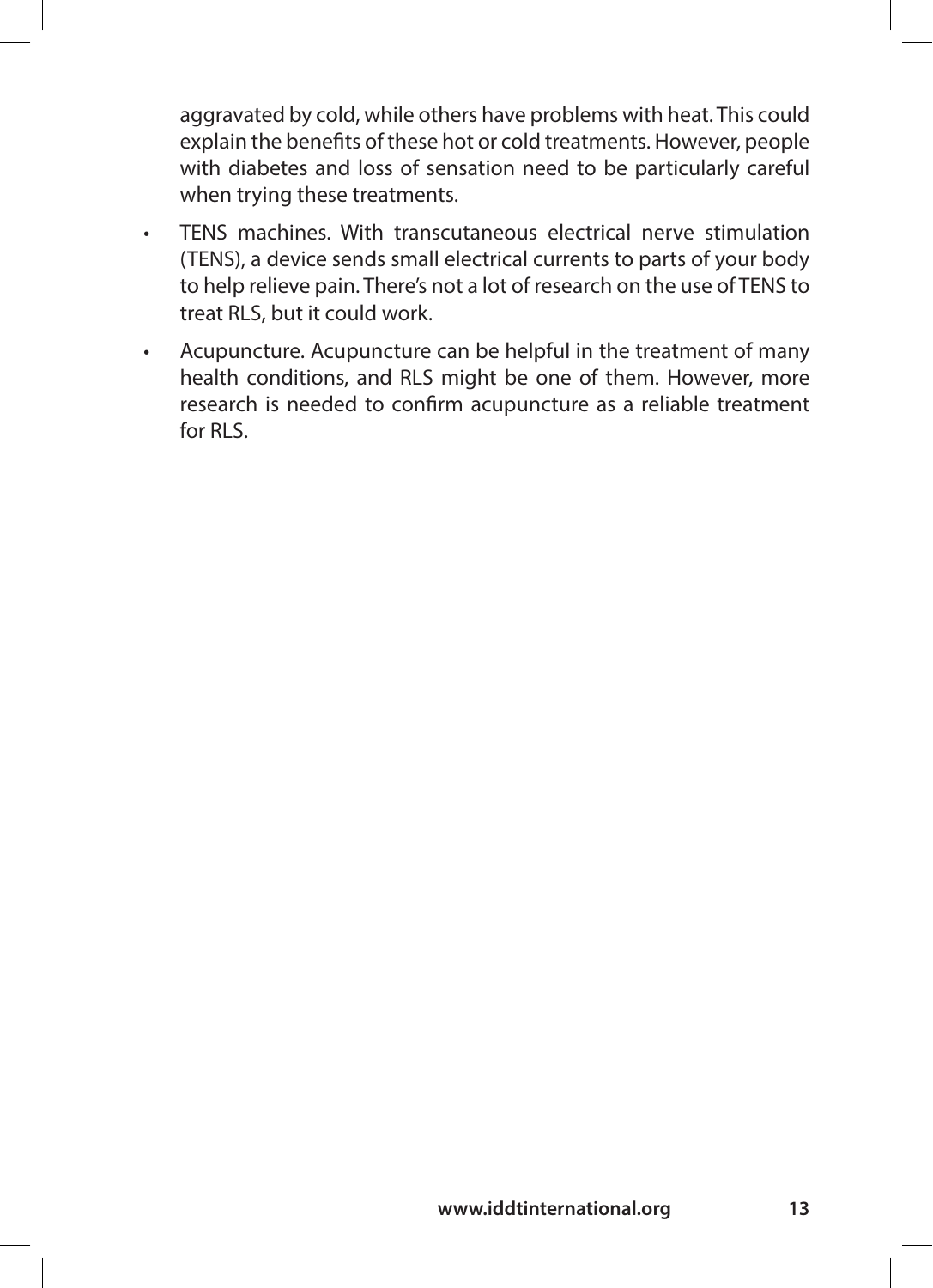## **Useful Information**

#### **NHS websites – few people have heard of them**

According to a report for NHS Connecting for Health, few people in the UK have heard of the NHS's major public health websites. Here they are:

**NHS Choices** www.nhs.uk is a useful site with masses of information ranging from health topics to details about your hospitals and how they have been assessed.

**Easyhealth** www.easyhealth.org.uk is a website which provides health information that is easy to understand for people with learning disabilities.

People with learning disabilities can develop Type 1 diabetes and as there is a higher prevalence of obesity, undiagnosed Type 2 diabetes is common. There are various levels of learning disability and missed diagnosis of diabetes is not unusual, for a variety of reasons – staff assuming that the symptoms of diabetes are due to the learning disability or due to the person's own understanding of the symptoms and the inability to communicate these. Once diagnosed, it is not appropriate for people with learning disabilities to be given standard leaflets in a written format, they are not of much use if you can't read. Easyhealth has a wide range of leaflets with words and pictures to help and also to help health professionals who are supporting people with learning disabilities.

**Note:** there is a legal requirement to make 'reasonable adjustments' to services for people with learning disabilities in primary and secondary care. Offering standard care is not enough – it is a question of doing things differently to suit needs which involves flexibility. NHS Trusts can be prosecuted for not complying with this requirement.